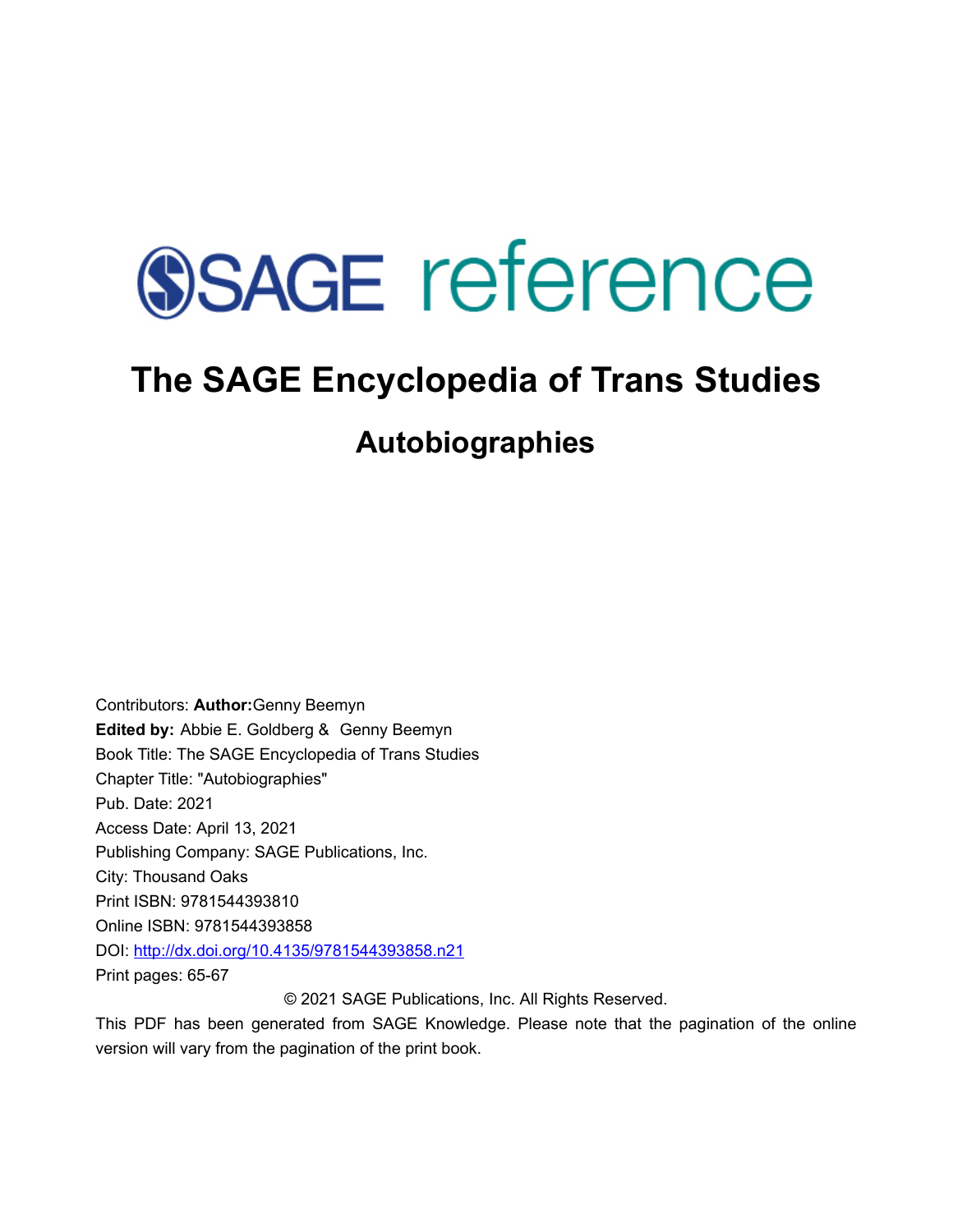Since the 1930s, trans individuals have published autobiographies not only to tell or to clarify the stories of their lives but also to educate others in an effort to gain greater acceptance for trans people. Many of the early autobiographies were written by trans women, whose gender identities had been revealed by the press. Forced into the media spotlight because they were trans, their work often served as a response to the stereotypes and misinformation circulated about their experiences. In the 2000s, trans male autobiographies became more commonplace. Although comparatively fewer autobiographies have been published by nonbinary trans individuals, a growing number of such works in the 2010s, along with relatively more works by trans people of color and trans youth, have led to better representation of the diversity of trans identities.

#### **Trans Autobiographies, 1933–1983**

Given the unprecedented news coverage that Christine Jorgensen received beginning in 1952 for being the first publicly recognized person from the United States to have had what was then called a "sex change." it is not surprising that her 1967 life story would be the most widely known among the early trans autobiographies. But the earliest trans autobiographies were published by Europeans; the first known book-length account is the narrative of Lili Elbe, a Danish painter who became one of the first individuals to undergo genderaffirming surgeries. Shortly before her death following one of these surgeries in 1931, Elbe requested that her friend Ernst Ludwig Hathorn Jacobson develop a book based on her diary entries, letters, and dictated material. Jacobson published the resulting work, Man Into Woman: An Authentic Record of a Change of Sex, posthumously under the pseudonym Niels Hoyer.

After Man Into Woman, another trans autobiography was apparently not published until 1954, when two works were written by British trans people in the wake of the international publicity surrounding Jorgensen's transition. Robert Allen's But for the Grace: The True Story of a Dual Existence describes how he was assigned female at birth but petitioned the British government to amend his birth certificate in 1944—one of the country's earliest officially recognized gender changes. Roberta Cowell's Story by Herself is an account by the woman who had the first known vaginoplasty in England and who was legally recognized as female in 1951.

Being the first British trans woman to undergo surgery and having achieved some fame previously as a race car driver, Cowell's transition made headlines in Britain. The outing in the British tabloid press of models April Ashley and Caroline Cossey (known as Tula) generated similar public interest. Both recounted their experiences in 1982 autobiographies: April Ashley's Odyssey and I Am a Woman, respectively. Even more attention was paid to the transition of renowned British author and travel correspondent Jan Morris, who wrote the best-selling Conundrum (1974).

In the United States, the best-known trans autobiography in the late 20th century was Renée Richards's Second Serve (1983). Richards became famous in the 1970s for successfully suing to overturn a ban on her playing professional women's tennis because she was a trans woman. But rather than discussing her court case or her pro tennis career, Richards devoted the majority of Second Serve to detailing her struggle to accept her gender identity. She detailed her subsequent life in No Way Renée (2007). Lesser known autobiographies of the era by U.S. trans women included socialite Dawn Langley Simmons's Man Into Woman (1971), singer Canary Conn's Canary (1974), journalist Nancy Hunt's Mirror Image (1978), and Sharon Davis's A Finer Specimen of Womanhood (1986), the first known autobiography by a Black trans person.

Notably absent from the 1960s through the 1980s were published narratives by trans men, with the major exception of Mario Martino's Emergence (1977), which focused on his struggles to reconcile his sense of himself as a man with his conservative Catholic upbringing. A few trans male autobiographies were published in the 1990s, most notably Paul Hewitt's A Self-Made Man (1995), Mark Rees's Dear Sir or Madam (1996), and Dylan Scholinski's The Last Time I Wore a Dress (1997). The latter book tells the horrific story of how Scholinski's family institutionalized him during his high school years for his gender nonconformity.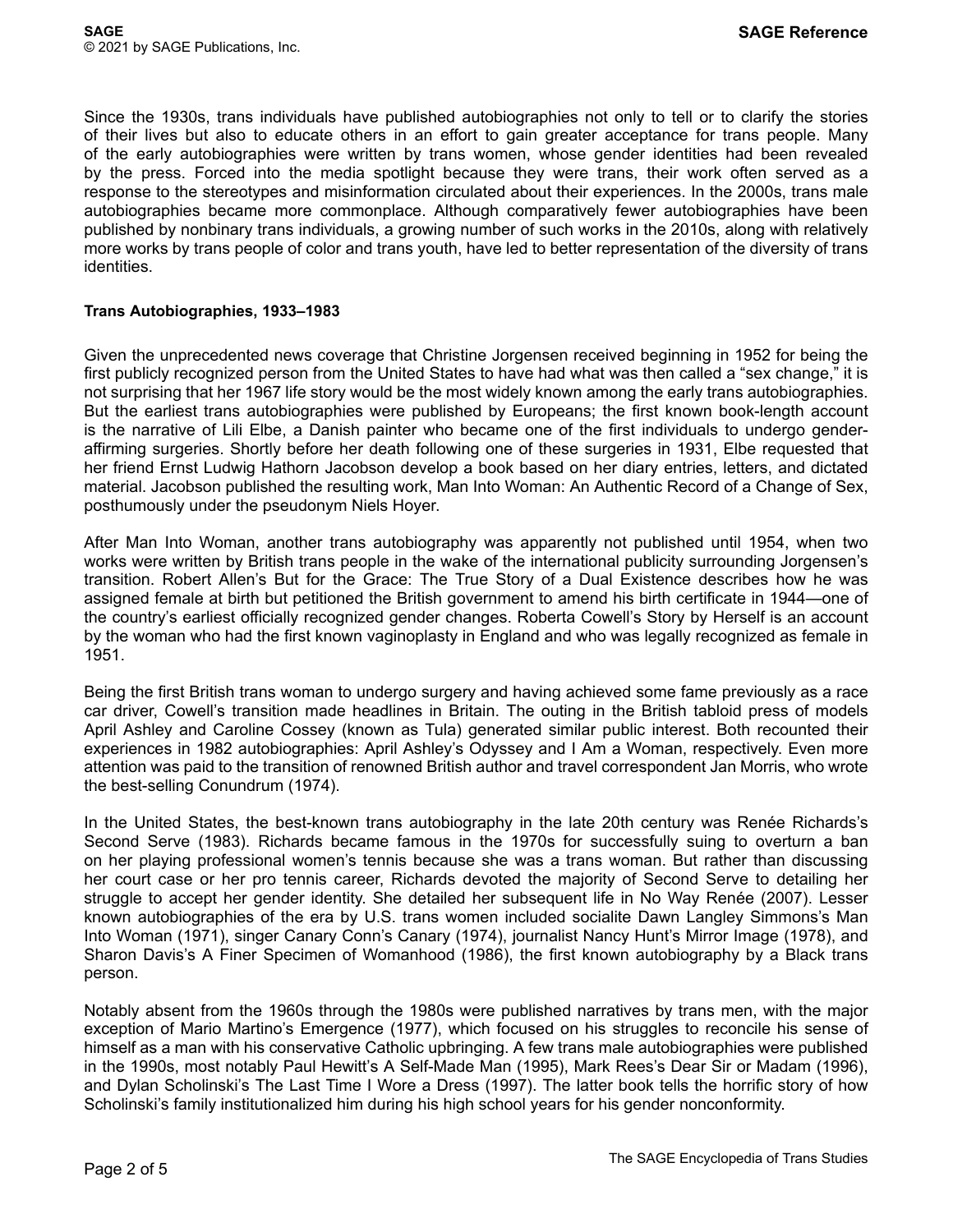#### **Contemporary Trans Autobiographies**

While not strictly autobiographies, the publication of Leslie Feinberg's semi-autobiographical novel Stone Butch Blues (1993) and Kate Bornstein's collection of personal essays and performance works Gender Outlaw: On Men, Women, and the Rest of Us (1994) helped usher in a new generation of trans narratives that were more than stories of personal acceptance and transition and that largely did not ascribe to stereotypical notions of gender, even if the author identified as a binary trans person. Moreover, the popularity of Feinberg's and Bornstein's works, along with the growing visibility of trans people, led publishers, including many major presses, to take a greater interest in trans books, and an unprecedented number of trans autobiographies were published in the early 21st century. The ease with which people can self-publish today has also contributed to the rapid growth in the number of books about individual trans experiences.

At the same time, the writers of trans autobiographies have become much more diverse. In the 20th century, there were only a few autobiographies by trans people of color published, notably Davis's work and the Lady Chablis's Hiding My Candy (1997). Although there continues to be a scarcity of autobiographies by trans people of color, the works of two of these authors have been among the most acclaimed in the genre. Janet Mock's Redefining Realness (2014) vividly illustrates the intersections of racism, classism, and transmisogyny, as she recounts how she struggled in her teens as a Black trans woman to pay for hormones and gender-affirming surgery and was only able to do so through sex work. In 2017, Mock released a followup memoir focusing on her experiences in her 20s, Surpassing Certainty. Willy Wilkinson's Born on the Edge of Race and Gender (2015) likewise offers an intersectional analysis of his experiences as an Asian American trans man, which includes having a chronic illness, medically transitioning, and being a father. Other notable autobiographies by trans people of color include Toni Newman's I Rise (2011) and Ryka Aoki's Seasonal Velocities (2012).

Similarly, while there had been few trans male autobiographies published in the 20th century, a number of such works have come out since then, including Jamison Green's Becoming a Visible Man (2004), Matt Kailey's Just Add Hormones (2005), Max Wolf Valerio's The Testosterone Files (2006), and Dhillon Khosla's Both Sides Now (2006). Green's book was especially significant because he told not only his own story but also the history of trans male community building, in which he was a central figure.

Reflecting how more and more trans people are identifying as nonbinary, a growing number of trans autobiographies are by nonbinary individuals. The most celebrated of these works is Jacob Tobia's Sissy (2019), which they subtitle "a coming-of-gender story," as the book relates how they came to embrace their femininity and take pride in their gender nonconformity, such as simultaneously having facial hair and wearing high heels. Another acclaimed nonbinary autobiography is Maia Kobabe's graphic memoir Gender Queer (2019), which describes coming-of-age experiences like starting school, getting one's period, and beginning to date from the perspective of someone who is nonbinary and asexual.

Still, the vast majority of trans autobiographies continue to be published by trans women. Among such works published since the late 1990s are books by Jayne County, Deirdre McCloskey, Aleshia Brevard, Calpernia Addams, Donna Rose, Beth Elliott, Kristin Beck, and Sarah McBride. The most prolific and best-selling trans autobiographer is English professor and New York Times Contributing Opinion Writer Jennifer Finney Boylan. Beginning with She's Not There (2003) and continuing with I'm Looking Through You (2008), Stuck in the Middle With You (2013), and Good Boy (2020), Boylan has discussed such topics as her marriage (which continued after her transition), parenting, and her experiences with having dogs throughout her life. Another trans female autobiographer of note is poet and English professor Joy Ladin, who described her struggles with being true to herself and how her transition affected her family, career, and Jewish beliefs in Through the Door of Life (2012). Ladin, the first openly trans person to be teaching at an Orthodox Jewish university, further formulated her thoughts on being trans and Jewish in The Soul of the Stranger: Reading God and Torah From a Transgender Perspective (2018). Another important Jewish trans narrative is Abby Stein's Becoming Eve: My Journey From Ultra-Orthodox Rabbi to Transgender Woman (2019).

Because of the plethora of trans autobiographies since the early 2000s, a trans person today has to have a unique experience in order to interest most major publishers in their stories. A case in point is Thomas Beatie, a trans man who became famous for becoming pregnant and giving birth to a child after transitioning. His life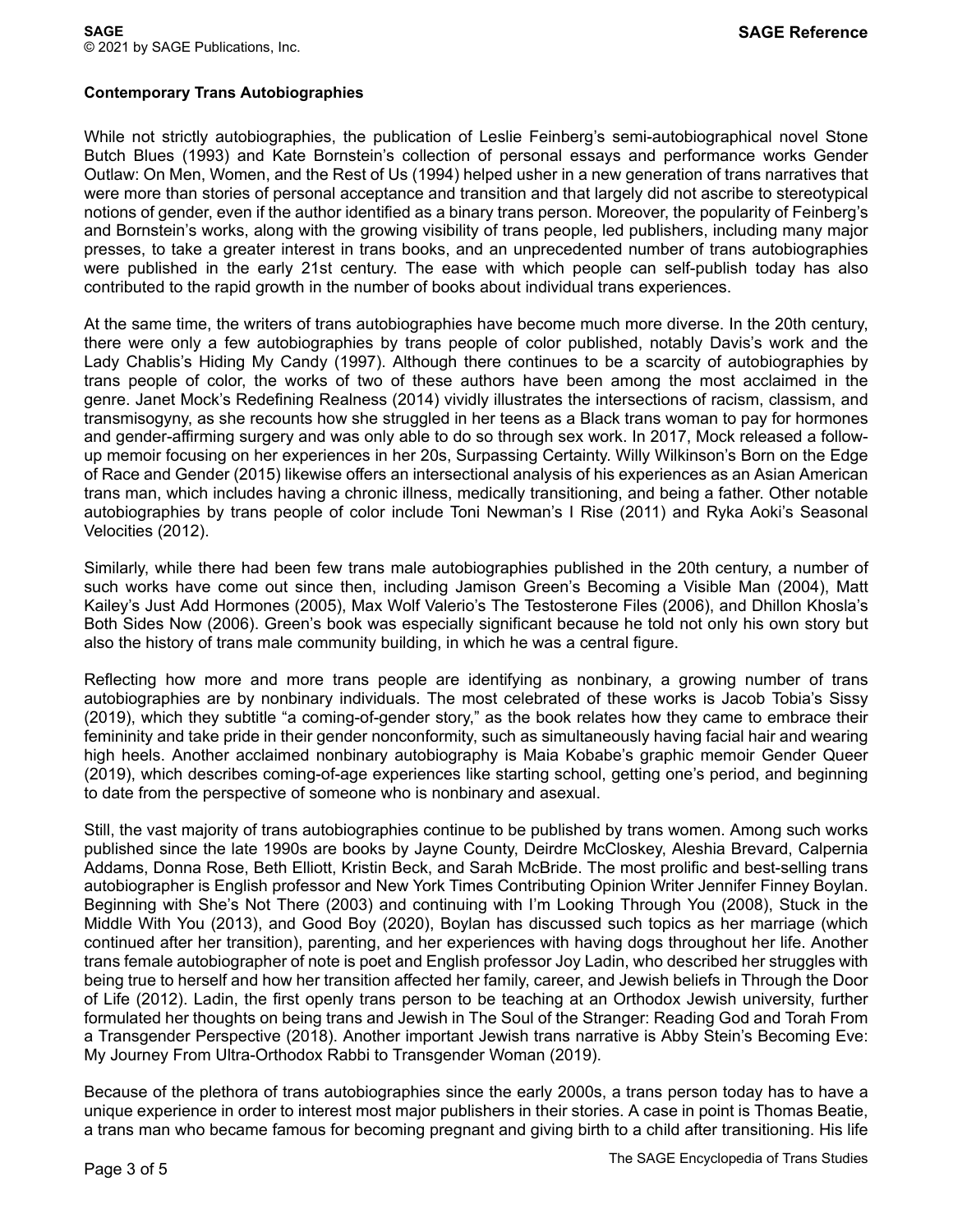story, Labor of Love (2008), was published soon after his first child was born.

As in the past, trans people who were famous before they came out publicly as trans became even more known afterward and took advantage of their celebrity status (and ghostwriters) to publish their autobiographies in the 2000s. Chaz Bono, the child of Sonny Bono and Cher, wrote Transition (2011), and gold-medal-winning Olympic decathlete and reality television star Caitlyn Jenner wrote The Secrets of My Life (2017). Jenner's book became a bestseller but more because of her star power than the quality of her narrative.

Another celebrity to write an autobiography, YouTube and reality television personality Jazz Jennings, was part of a new trend in trans autobiographies in the 2010s: books by trans youth. Her book, Being Jazz (2016), recounts not just her moments of fame but also her struggles to be seen as female, which included the need for her family to fight for her right to play girls' soccer. Two other trans youth autobiographies are Katie Rain Hill's Rethinking Normal (2014) and Arin Andrews's Some Assembly Required (2014). The two books are companion pieces: The writers—a trans woman and trans man, respectively—medically transitioned in their mid-teens and dated each other, which both discuss in their works, which they wrote in their late teens. Hill's account is the more heartbreaking: Because of bullying from other youth and internalized self-hatred, she tried to take her life at 8 years old and continued to suffer through her tween years before accepting herself. But the most heart-rending youth narrative is Zane Thimmesch-Gill's Hiding in Plain Sight (2015), in which he describes being homeless as a teen and having to survive on the streets because he could no longer tolerate his family's hostility. The autobiographies by trans youth vividly demonstrate the importance of parental support. For these authors, it was the difference between being able to socially and medically transition relatively easily versus having to struggle to embody one's identity.

#### **The Evolution of Trans Autobiographies**

Trans autobiographies, like trans people themselves, have significantly progressed over the past 75 years. As trans people have become less of a sensation in the dominant society, so too have their personal narratives focused less on the spectacle of being trans. Today, trans autobiographers can write memoirs that address the complexities of their lives and can be more than their gender identities.

#### Genny Beemyn

See also <u>[Bono, Chaz](http://sk.sagepub.com/reference/the-sage-encyclopedia-of-trans-studies/i1496.xml); [Bornstein, Kate](http://sk.sagepub.com/reference/the-sage-encyclopedia-of-trans-studies/i1512.xml); [Boylan, Jennifer Finney](http://sk.sagepub.com/reference/the-sage-encyclopedia-of-trans-studies/i1524.xml); [Elbe, Lili;](http://sk.sagepub.com/reference/the-sage-encyclopedia-of-trans-studies/i2433.xml) [Feinberg, Leslie;](http://sk.sagepub.com/reference/the-sage-encyclopedia-of-trans-studies/i2658.xml) [Jenner, Caitlyn](http://sk.sagepub.com/reference/the-sage-encyclopedia-of-trans-studies/i4242.xml)</u>; [Jennings, Jazz](http://sk.sagepub.com/reference/the-sage-encyclopedia-of-trans-studies/i4262.xml); [Jorgensen, Christine;](http://sk.sagepub.com/reference/the-sage-encyclopedia-of-trans-studies/i4331.xml) [Mock, Janet](http://sk.sagepub.com/reference/the-sage-encyclopedia-of-trans-studies/i4826.xml); [Morris, Jan;](http://sk.sagepub.com/reference/the-sage-encyclopedia-of-trans-studies/i4844.xml) [Richards, Renée](http://sk.sagepub.com/reference/the-sage-encyclopedia-of-trans-studies/i6176.xml) 

#### **Further Readings**

Boylan, J. F. (2003). She's not there: A life in two genders. New York, NY: Broadway Books.

Green, J. (2004). Becoming a visible man. Nashville, TN: Vanderbilt University Press.

Jorgensen, C. (1967). Christine Jorgensen: A personal autobiography. New York: P. S. Eriksson.

Mock, J. (2014). Redefining realness: My path to womanhood, identity, love and so much more. New York, NY: Simon & Schuster.

Morris, J. (1974). Conundrum. New York, NY: Harcourt Brace Jovanovich.

Tobia, J. (2019). Sissy: A coming-of-gender story. New York, NY: G. P. Putnam's Sons.

Thimmesch-Gill, Z. (2015). Hiding in plain sight. Riverdale, NY: Riverdale Avenue Books.

Wilkinson, W. (2015). Born on the edge of race and gender: A voice for cultural competency. Oakland, CA: Hapa Papa Press.